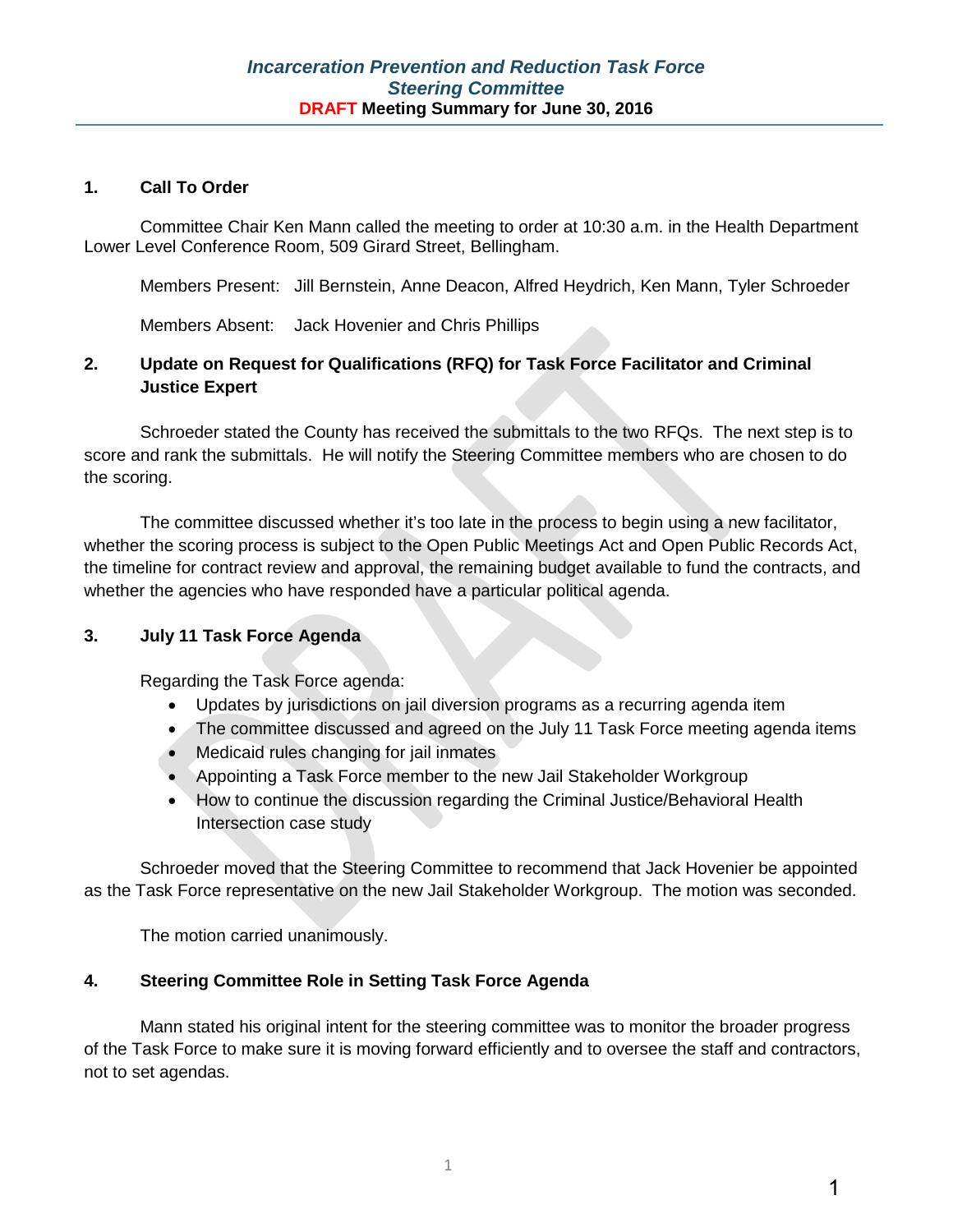The committee discussed:

- Whether the Steering Committee should have a monthly role in setting the Task Force agenda
- Updates from the committee chairs on the progress of their committees
- Whether the new contractors will have enough time to get caught up on the work of the Task Force and subcommittees
- Task Force work continuing beyond the March 2017 Phase 3 Report deadline
- The value of funding a Task Force criminal justice expert contractor instead of behavioral health services
- The County Council expectations for the Phase 2 Report due in November
- Keeping the Task Force and its recommendations neutral in terms of the discussion regarding a potential new jail
- Keeping the work of the Task Force separate from the new Jail Stakeholder Workgroup

Mann stated the Task Force is an ongoing effort to reduce incarceration and prevention to improve outcomes for the community as a whole, not just to reduce jail population. The size of the jail is a separate conversation for a separate group.

Schroeder stated the contracts will help set the framework for future ongoing Task Force work.

# **5. Next Steps: Ideas & Further Information**

Bernstein stated she would like the Steering Committee to have a future discussion about the committee membership rules in terms of the members and their proxies.

# **6. Public Comment**

There was no public comment.

# **7. Adjourn**

The meeting adjourned at 11:50 a.m.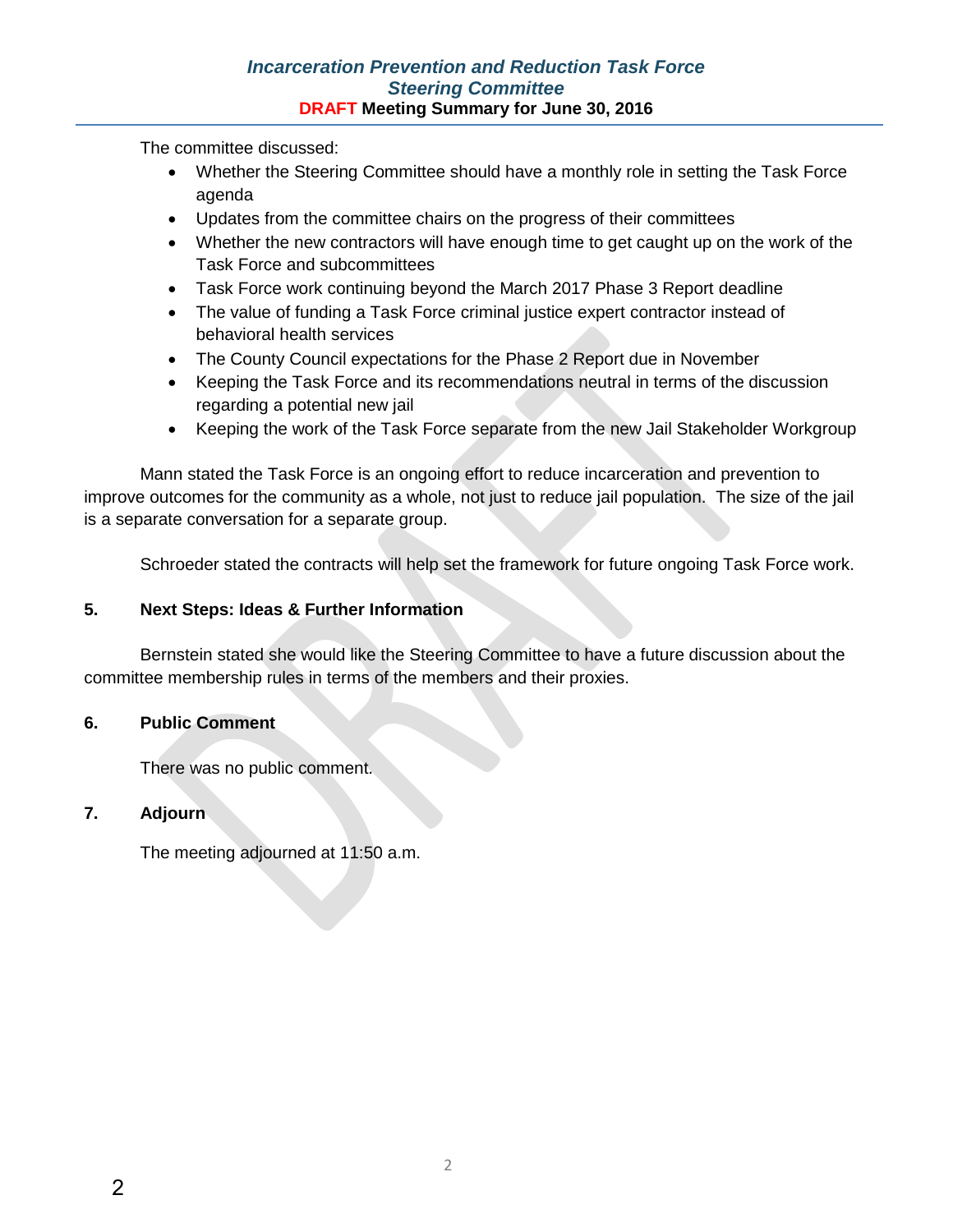SPONSORED BY: **PROPOSED BY: INTRODUCTION DATE: July 21, 2015** 

**ORDINANCE 2015-\_\_\_\_\_\_\_** 

#### **ORDINANCE AMENDING ORD2015-025, WHICH CREATED A WHATCOM COUNTY INCARCERATION PREVENTION AND REDUCTION TASK FORCE INTENDED TO PROVIDE RECOMMENDATIONS, OVERSIGHT, AND SPECIFIC TIMEFRAMES ON THE DEVELOPMENT OF NEW, OR ENHANCEMENT OF EXISTING, PROGRAMS DESIGNED ALONG A CONTINUUM THAT EFFECTIVELY REDUCES INCARCERATION OF INDIVIDUALS STRUGGLING WITH MENTAL ILLNESS AND CHEMICAL DEPENDENCY, AND MINIMIZES JAIL UTILIZATION BY PRETRIAL DEFENDANTS WHO CAN SAFELY BE RELEASED**

 **WHEREAS**, in 2012 the Jail Planning Task Force recommended that space be found for a behavioral health triage facility with sufficient capacity and capability to offer pre-booking diversion from jail; and

 **WHEREAS**, the proposed countywide jail is currently designed to include needed space for expanded medical and mental health program space in that facility; and

 **WHEREAS,** the Whatcom County Health Department has been planning toward an expanded and new crisis triage facility to provide an alternative to the jail or the hospital emergency room; and

**WHEREAS,** the Whatcom County Council and Whatcom County Executive are committed to these facilities and programs related to behavioral health issues and share the commitment to reduce jail populations and reduce recidivism through jail alternative programs and the County has the financial capacity and is committed to providing the capital and operating funds necessary for a new or expanded crisis triage center; and

 **WHEREAS**, the County currently provides behavioral health programs funded through the Behavioral Health Tax, at approximately \$4.1 million annually, which include a continuum of behavioral health services designed to reduce criminal justice involvement of people struggling with mental illness and chemical dependency and has earmarked \$3 million in Behavioral Health Tax revenue reserves for the expansion and/or relocation of a new triage center; and

**WHEREAS,** the County currently owns and operates a behavioral health crisis triage center and Interim Work Center on Division Street in Bellingham, which property the County may sell or transfer or repurpose for behavioral health uses, when the new countywide jail is completed and the County has agreed and ordained that if that property is sold or transferred, the resulting net value and proceeds from the transaction will be applied by the County to facilities and programs that support the goals of treating and diverting individuals with behavioral health problems from the criminal justice system, such as a new or expanded multi-purpose triage center; and

**WHEREAS,** these behavioral health facilities and programs are designed to achieve the following policy goals, 1) a reduction of the number of mentally ill and chemically dependent people using costly interventions like jail, emergency rooms, and hospitals; 2) a reduction of the number of people who recycle through the jail, returning repeatedly as a result of their mental illness or chemical dependency; 3) a reduction of the incidence and severity of chemical dependency and mental and emotional disorders in youth and adults; and 4) diversion of mentally ill and chemically dependent youth and adults from initial or further justice system involvement; and

**WHEREAS,** the County's costs for current criminal justice and incarceration programs continue to rise every year; mental illness and chemical dependency problems have a significant impact on the utilization of these very expensive services; and successful diversion programs should result in substantial long term savings to the criminal justice system; and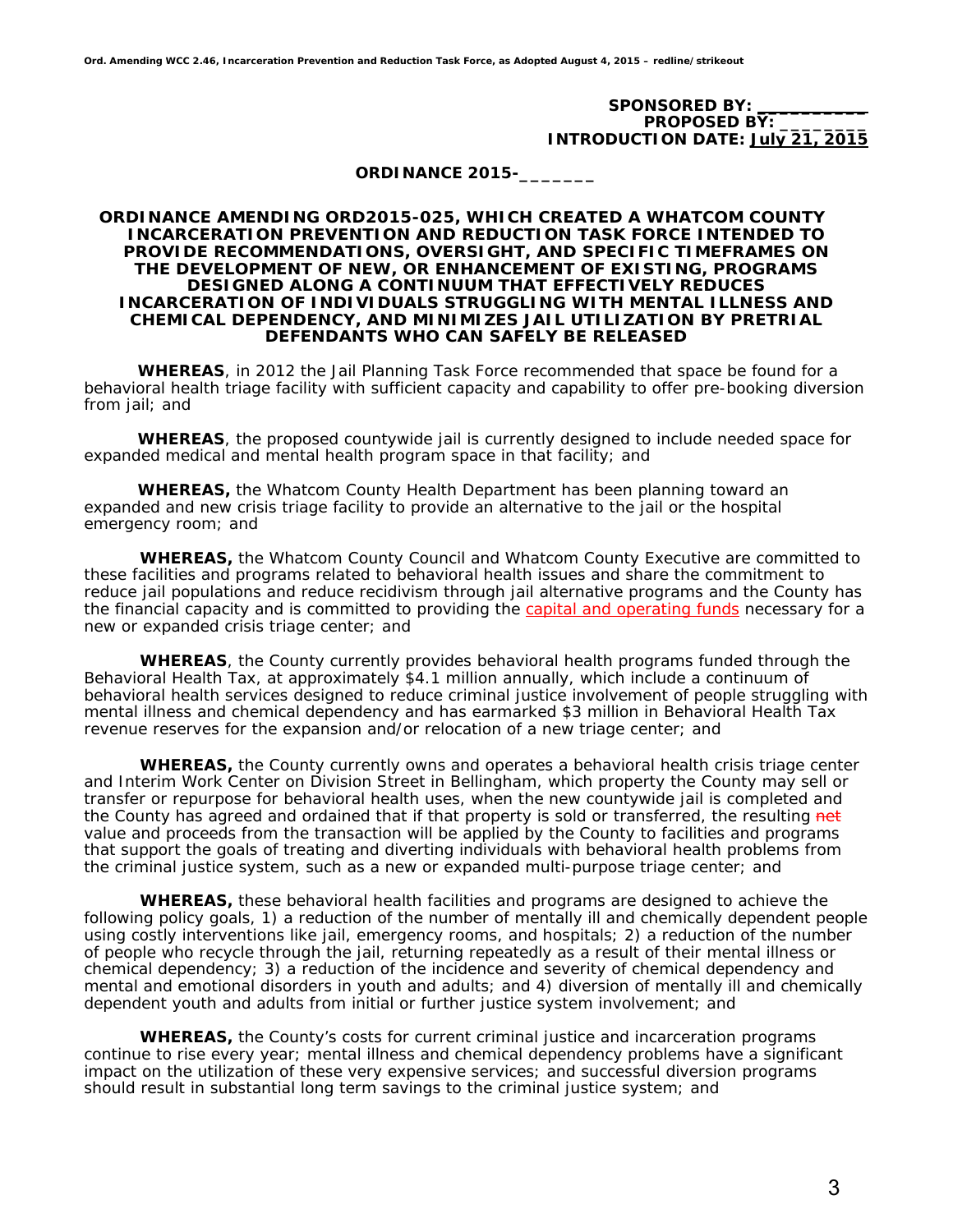**WHEREAS,** the County intends to construct and operate a new or expanded multi-purpose diversion crisis triage center, in parallel with the construction of the new county wide jail facility and and intends to reduce long-term jail populations and reduce recidivism, by providing safe and effective medical, mental health and substance abuse services to individuals in need of such services.

**NOW, THEREFORE, BE IT ORDAINED** by the Whatcom County Council that the recently established County Code Chapter 2.46 is hereby amended as outlined in **Exhibit A** to this ordinance and as reflected in redline throughout this document.

**BE IT FURTHER ORDAINED** that the initial tasks to be accomplished by the Task Force are as follows:

A. Develop plans for a new or expanded crisis triage center for individuals struggling with mental illness and chemical dependency, including:

- 1. Substantive programming to be included and auxiliary services that would increase efficiency and effectiveness
- 2. Location and space needs criteria
- 3. Funding sources and recommendations for both construction and operations
- 4. Specific timeframes for decision-making and completion
- 5. Documentation of assumptions used to project the effectiveness and costs
- 6. Provide recommendations to the County for enhancements of alternative services in the existing facility prior to the expansion or relocation of the facility.

B. Development recommendations for new, or enhancement of existing, programs designed along a continuum that effectively reduces incarceration of individuals struggling with mental illness and chemical dependency.

**BE IT FURTHER ORDAINED** that the initial work of the Task Force for the above tasks shall be accomplished and reported to the County Council in the following phases:

**PHASE I** - Review current practices and assigned resources, (facilities, programs, funding sources), and develop goals for new or modified programs, and projected operational objectives. Determine licensing requirements and program components. Provide general information on expenditures and sustainable revenue projections. Deliver the initial Phase 1 report by January 10, 2016.

**PHASE II** – As service facilities are identified in Phase I- develop facility specifications, identify possible facility options (either new or existing locations), analyze and recommend 1 or 2 options with projected short and medium term costs. Deliver the initial Phase 2 reports as completed, but no later than November 1, 2016.

**PHASE III** - Develop specific operational plans and budgets leading to implementation of appropriate crisis intervention, triage services and incarceration prevention and reduction programs. Include details on schedules, assignment of responsibilities, projected outcomes anticipated, possible cost allocations between the County and the cities, and a basic business plan for each selected initiative. Deliver the initial Phase 3 report with sufficient details to proceed with construction and programming of a new or expanded crisis triage center no later than March 2017.

**BE IT FURTHER ORDAINED** that the County Council, with the full support of the County Administration, will implement a continuum of alternatives to incarceration and jail diversion programs with the following expectations and commitments of assistance for the Incarceration Prevention and Reduction Task Force, which will be provided without cost to the Signator Cities of the Jail Facility Use Agreement authorized by the Whatcom County Council on July  $7<sup>th</sup>$ , 2015:

- Complete a preliminary plan for the new or expanded crisis triage center and alternatives to incarceration and diversion programs and provide quarterly reports to the Council and Administration on Task Force progress.
- Review national best practices for the before mentioned objectives and establish benchmarking of the County's performance against same.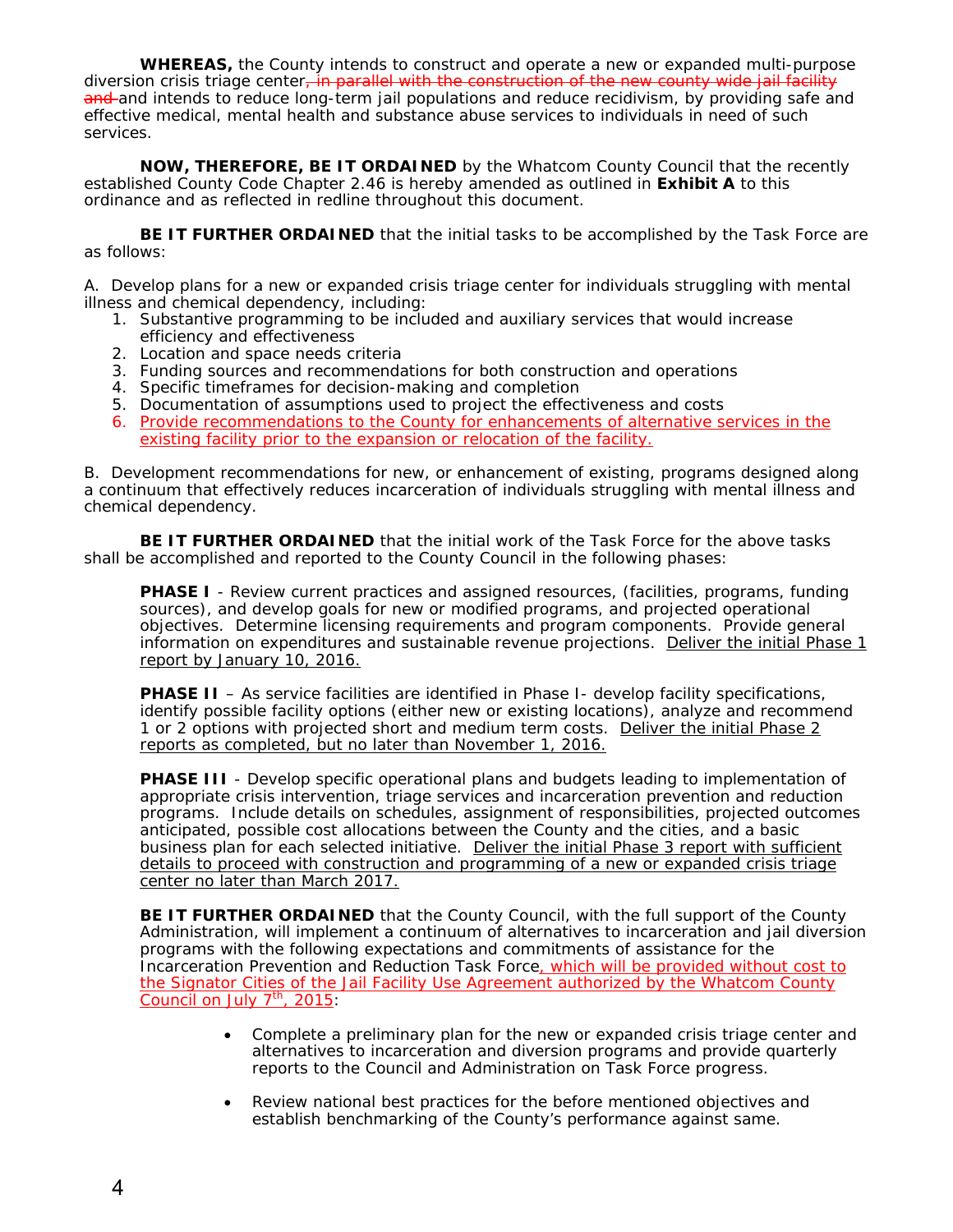| • Complete detailed planning sufficient to proceed with construction and     |
|------------------------------------------------------------------------------|
| programming of a new or expanded crisis triage center to start no later than |
| March 2017.                                                                  |

| <b>Fund the support activities of the Task Force, including a robust and detailed</b> |
|---------------------------------------------------------------------------------------|
| planning process for the new or expanded crisis triage center and other               |
| recommended diversion programs. Initial funding for 2015 will be \$75,000.            |

- Identify opportunities to acquire governmental and non-governmental funding to support financing for the construction and operation of the new crisis triage center.
- Commit to opening the new crisis triage center no later than the scheduled opening of the new countywide jail.
- Expand, as soon as reasonably possible, available alternatives to incarceration such as probation services, subsidized home monitoring, crisis intervention teams, intensive case management, and other available programs as recommended by the Task Force and approved by the County Council by November 2016, using existing funds and potential new funds as determined available by the County Council after passage of a sales tax ballot measure.
- Negotiate interlocal agreements to provide services to the cities consistent with this ordinance if necessary.
- Include, as part of the 2016-2017 budget, funds to focus on incarceration prevention and reduction programs, and work with the Task Force.

|  | <b>APPROVED this</b> |  |  |  |
|--|----------------------|--|--|--|
|--|----------------------|--|--|--|

 $\frac{1}{2}$  ,  $\frac{1}{2}$  ,  $\frac{1}{2}$  ,  $\frac{1}{2}$  ,  $\frac{1}{2}$  ,  $\frac{1}{2}$  ,  $\frac{1}{2}$  ,  $\frac{1}{2}$  ,  $\frac{1}{2}$  ,  $\frac{1}{2}$  ,  $\frac{1}{2}$  ,  $\frac{1}{2}$  ,  $\frac{1}{2}$  ,  $\frac{1}{2}$  ,  $\frac{1}{2}$  ,  $\frac{1}{2}$  ,  $\frac{1}{2}$  ,  $\frac{1}{2}$  ,  $\frac{1$ 

**WHATCOM COUNTY COUNCIL ATTEST: WHATCOM COUNTY, WASHINGTON** 

\_\_\_\_\_\_\_\_\_\_\_\_\_\_\_\_\_\_\_\_\_\_\_\_\_\_\_ \_\_\_\_\_\_\_\_\_\_\_\_\_\_\_\_\_\_\_\_\_\_\_\_\_\_\_\_\_\_\_\_ Dana Brown-Davis, The Carl Weimer, Carl Weimer, Clerk of the Council Clerk of the Council

**APPROVED AS TO FORM: WHATCOM COUNTY EXECUTIVE WHATCOM COUNTY, WASHINGTON** 

Civil Deputy Prosecutor **County Executive** Jack Louws, County Executive

( ) Approved ( ) Denied

Date Signed: \_\_\_\_\_